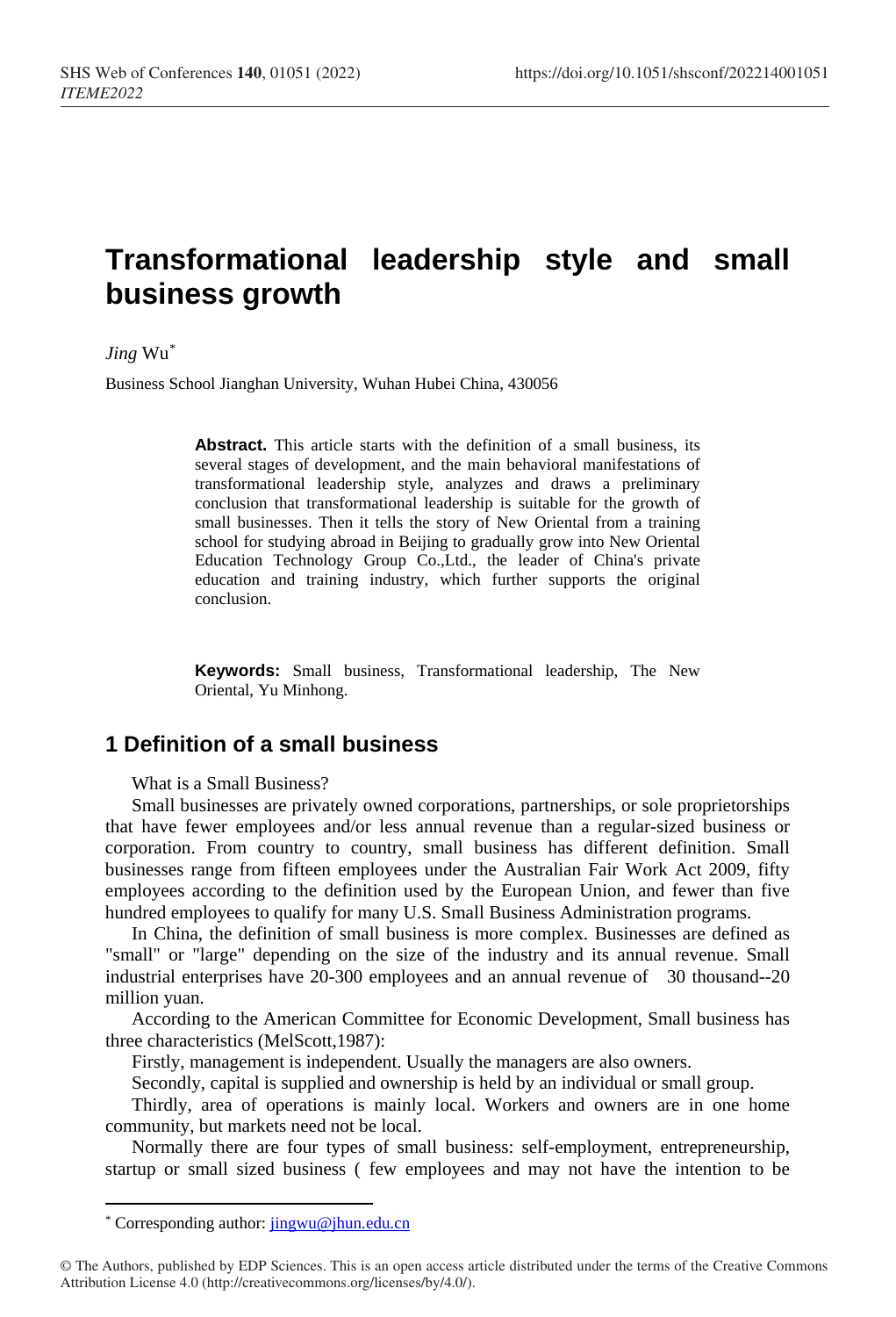bigger). This article analyzes mainly entrepreneurship and start-ups, that is, the leader himself starts his company and is in the initial stage of wanting to grow. The entrepreneurs of startups typically aim to scale up the company by recruiting employees, seeking international sales etc. Successful entrepreneurs have the ability to lead a business in a positive direction by proper planning, understand their own strengths and weakness and adapt to changing environments(Driessen,2010).

# **2 Problems that small businesses may encounter at different stages of development**

The growth of a small company usually goes through several stages:

# **2.1 Establish a company with innovative ideas as the driving force**

At this stage, business leaders must understand and analyze the market environment, analyze their own strengths and weaknesses, find a niche market, seek funding and resources, and form a team. In order to fully understand the complexity of the industry environment, leaders need to understand consumer needs, obtain support from stakeholders, seek partners, consider various risks and tolerances, and determine their own business goals.

# **2.2 Appropriately recruit employees and provide training and guidance**

If the products of the first stage are recognized by the market and solve the company's basic survival problem, then this stage is the process of gradual formalization of the company. The leader needs to balance the interest relationship with partners, clarify the company's vision and recruit employees who agree with the company's vision and goals, complete the process of socialization of employees through training, and gradually establish a company culture.

# **2.3 Entrusted authorization stage**

The leader cannot do everything by himself. Therefore, at this stage, he must learn to delegate and enpower decision-making authorities to his department managers. The leader needs to determine the necessary abilities and qualities of managers, and select those who meet the requirements so that authorized personnel can take on the corresponding responsibilities. It is also necessary to establish a supervision and control system.

# **2.4 Coordinate and handle conflicts between various departments or personnel**

During the formalization of the company, many rules and regulations will be formulated. Employees may be required to fill in KPIs and various reports. Performance evaluation criteria and reward process may be questioned. How to improve efficiency and minimize the company's internal consumption and reduce the company's operating risks are issues to be resolved at this stage. At this stage, the leader may suffer setbacks and failures, which requires a good attitude and resilience.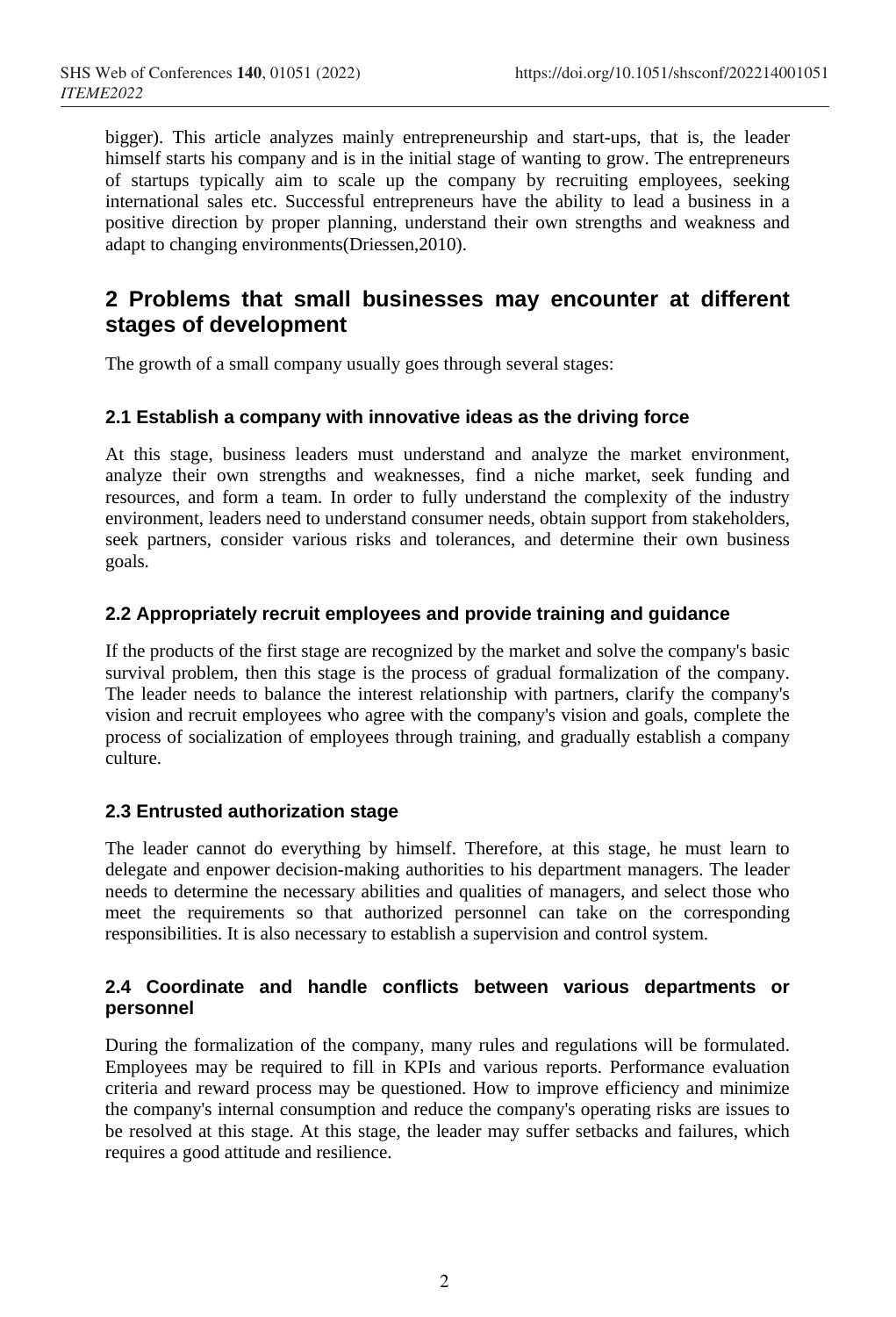## **2.5 Control the growth rate**

Is it to expand rapidly in order to obtain higher profits in the short term, or to maintain moderate growth to ensure long-term prosperity? It depends on the leader's values. If partners have the same values, they can work together to achieve a common vision. Otherwise, at this stage, there may be parting ways. No matter what happens, it is necessary to remain humble and friendly. If the passion still exists, you can start again after adjustment.

# **3 Why are transformational leadership style better suited to small businesses**

Classification of skills of transformational leaders is known as the four I's: idealized influence, inspirational motivation, intellectual stimulation and individualized consideration (Bass & Avolio´s,1994).

Behaviors related to transformational leaders, including Bass's work, they identified and developed measures for six behaviors known to be associated with transformational leadership (Podsakoff et al. ,1990):

#### **3.1 Identifying and articulating a vision**

– behaviour on the part of the leader aims at identifying new opportunities for his or her unit/division/company, and developing, articulating and inspiring others with his or her vision of the future.

As a small or startup business, after the leader has figured out the opportunity in the enviroment and the niche market, making a clear vision, objective and strategy is very critical. The leader has to make all these clear and let partners know and accept. There are high requirements for the leader's characteristics, such as wisdom, foresight, and self-confidence.

#### **3.2 Provide an appropriate role model**

-The leader sets an example for employees by his own behavior, consistent with the values advocated by the leader.

In order for newly hired employees to agree with the company's vision, mission and strategy, the leader must set an example for them and ensure that words and deeds are consistent. People learn from one's actions rather than words. A leader with idealized influence is a "example" to his followers, that is, followers try to imitate his leader. This process requires the courage, decision-making ability and action of the leaders, communication skills, empathy and the ability to inspire others, through which the leaders will eventually establish a trusting relationship with team members. Providing an appropriate model.

# **3.3 Motivate team members to achieve company goals**

–The behavior of the leader is to promote cooperation between team members and guide them to work hard to achieve common goals.

This behavior includes showing positivity, optimism, self-confidence and wisdom in front of team members, clarifying the company's strengths and achievable goals, and enabling them to achieve positive results through detailed efforts. Before authorization,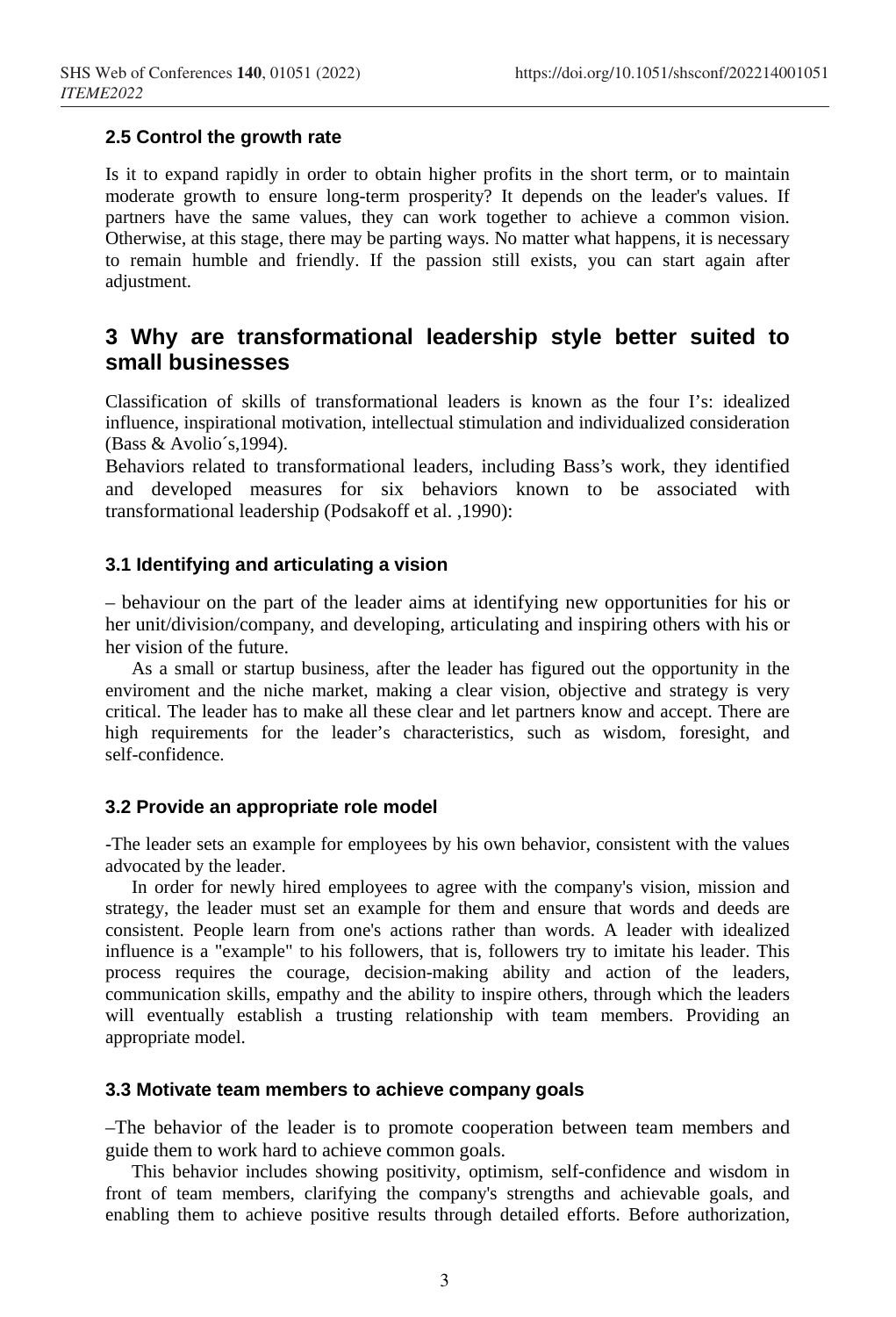leaders must determine whether the authorized person has qualified qualities and abilities, and let them know the connection between completing the task and achieving the team goal, as well as the rewards that can be obtained for completing the task effectively, emphasizing that achieving the team goal is to follow The meaning of the people themselves stimulates their inner motivations, and thus assumes corresponding responsibilities. It is vital to convince subordinates that the goal achieved is the common goal of everyone. Effectively motivating the team requires leaders to have high emotional intelligence and insight.

### **3.4 High performance expectations and intellectual stimulation**

-This behavior shows the leader's expectations for followers to pursue excellence, quality and/or high performance, and motivates team members to re-examine certain assumptions about their work and think about how to improve (Podsakoff,1990).

As companies become more and more formalized, leaders should pay more attention to performance improvement and build a high-performance team. Due to differences between employee personal goals and department goals, and between different department goals, various conflicts are inevitable. This requires leaders to take actions to coordinate various relationships and conflicts, balance their interests, and lead everyone to strive to improve performance, such as matching personnel and positions, redesigning positions, establishing reasonable performance standards and fair incentives System to stimulate the potential of employees and enable them to realize personal value while achieving high company performance.

### **Provide personalized support**

–This behavior of the leader shows that he/she respects the followers and pays attention to the personal feelings and needs of the followers.

Small businesses will encounter various difficulties as they grow up. If employees do not agree with the company's vision and goals, they may leave at any time, which may be a loss for the company. In order to retain outstanding employees, leaders must understand their needs, provide them with personalized care, understand their values and capabilities, and provide a platform for their growth. The more leaders pay attention to the interests of their subordinates, the more they can gain their respect and trust (Bass & Avolio, 1994). When employees realize that the development of the company is closely related to their personal growth, they can feel the support of the organization, increase organizational commitment, show better performance and ultimately help achieve organizational goals.Providing individualized support.

Kurt Matzler (2008) argued that transformational leadership has a positive direct impact on innovation, growth and profitability. Let's use the story of New Oriental to analyze the relationship between the growth of small businesses and transformational leadership styles.

# **4 A real case——new oriental education & technology group and Michael Yu**

New Oriental Education & Technology Group Co.,LTD., Founded by Yu Minhong. It used to be known as Beijing New Oriental Education & Technology Co., LTD., (since 2001) ,Beijing New Oriental School(since 1996), was listed on the New York Stock Exchange on September 7, 2006.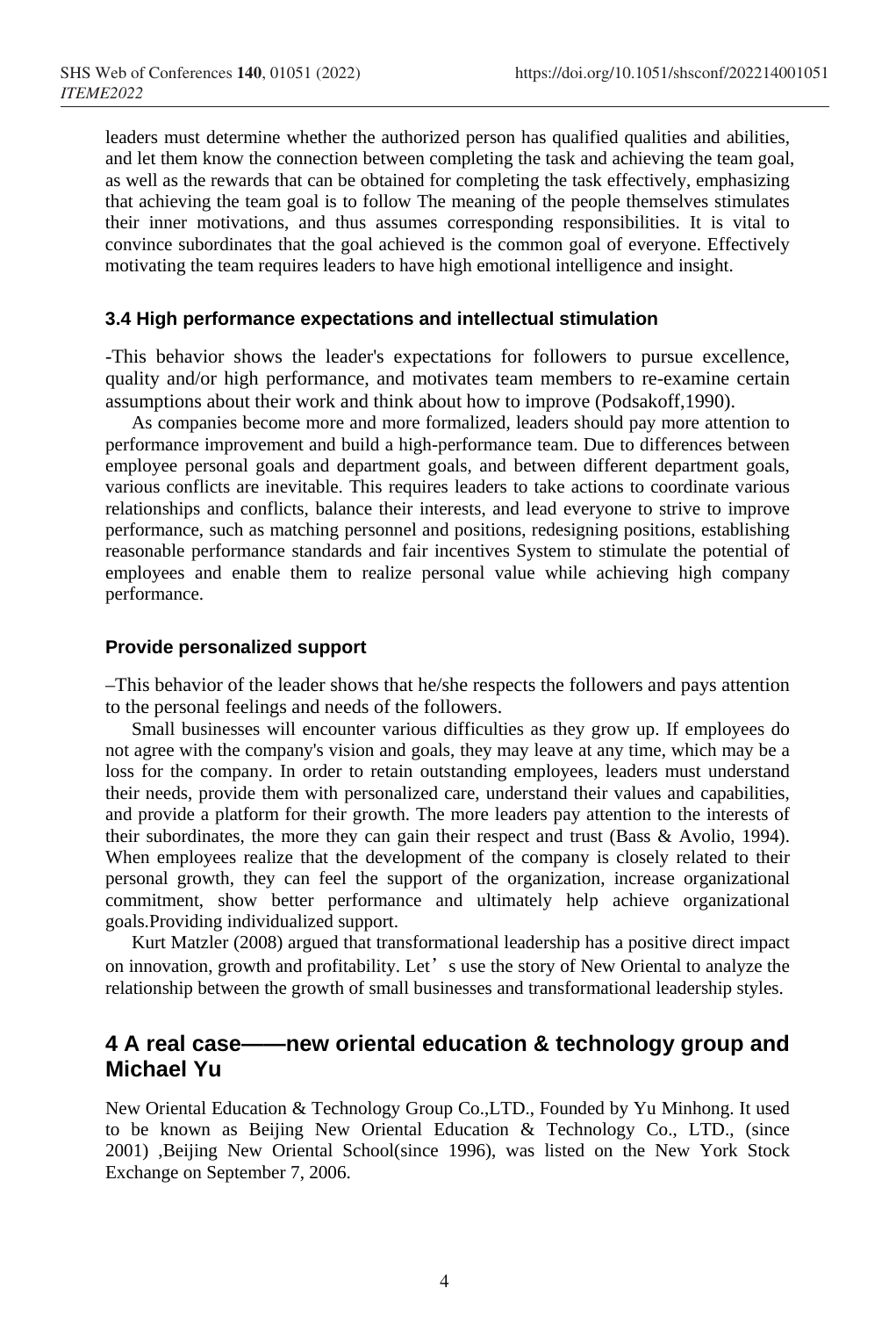As the largest provider of private educational services in China, New Oriental offers education for a lifetime, teaching skills that give students a crucial competitive advantage in the workplace and help improve their quality of life.

The development history of New Oriental is a typical growth history of small business from single-owner business, partnership to cooperation and finally successfully listing. The following is an analysis of Yu Minhong 's leadership style as the leader of the company.

## **4.1 Single-owner business: Encountering a teacher crisis (1993-1995)**

-Find a way to identify business opportunities based on the understanding of the environment and establish a single-owner business. During this period, only Yu Minhong's wife and mother were his helpers, and the company was like a family workshop.

In order to make money to study in the United States, in 1993, Yu Minhong gave up her job as a teacher at Peking University and opened New Oriental School, specializing in English training for studying abroad. In the 1990s, Sino-US relations were good, the Chinese government encouraged students to study abroad, and young people showed great enthusiasm for receiving English training outside of school. Yu Minhong's ability to grasp business opportunities in a timely manner reflects his wisdom and creativity.

In order to attract students, Yu Minhong adopted a low-price strategy. He hired 10 teachers and paid twice the market price to ensure the quality of teaching. One of them, as the only teacher who taught mathematics&logic, asked to double his salary, Yu Minhong did not agree. The teacher resigned very quickly, Yu Minhong had to return the tuition fees to the students. Later, he quickly hired three math&logic teachers at the fastest speed, and this kind of thing never happened again. The teacher's crisis caused Yu Minhong to think about the vision of running a school, not only to make money, but also to help young people like him "find hope from despair" and realize their life dreams. In 1995, Yu Minhong traveled to North America for two months and visited his old classmates Wang Qiang and Xu Xiaoping of Peking University. After earning enough money to study abroard, he gave up his dream of studying in the United States and replaced it with a new dream: to build New Oriental into a school with free will and spiritual inspiration as its core values. Wang Qiang and Xu Xiaoping were attracted by his dream and returned to China to become his business partners.

#### **4.2 Partnership stage- Encountering an employment crisis(1995-2000)**

-Old classmates from Peking University returned to China to join, Wang Qiang was in charge of oral English, Xu Xiaoping was in charge of visa consultation, Yu Minhong was in charge of examinations, and New Oriental became a partnership company.

"If you want the company to grow, you must find someone better than yourself to cooperate." Yu Minhong said. Since 1996, the school has become more diversified with the addition of Xu Xiaoping and Wang Qiang, the elites studying abroad. The pursuit of freedom, talent and spiritual satisfaction were their common values. "A local tortoise leads a group of overseas returnees", New Oriental has gradually become the overlord of the study abroad training industry. It not only provided English training, but also provided overseas visa consultation. During this period, as the leader of the three-person team, Yu Minhong's communication skills, humility and tolerance helped to gather the strength of the team members. Everyone cooperated sincerely, and the company developed rapidly. However, because Yu Minhong's wife, mother and brother-in-law, as well as some relatives of his middle school classmates all work in the company, internal management was difficult, and there were problems with unclear property rights. Xu Xiaoping and Wang Qiang proposed to terminate the "family workshop." Since Yu Minhong's family was involved in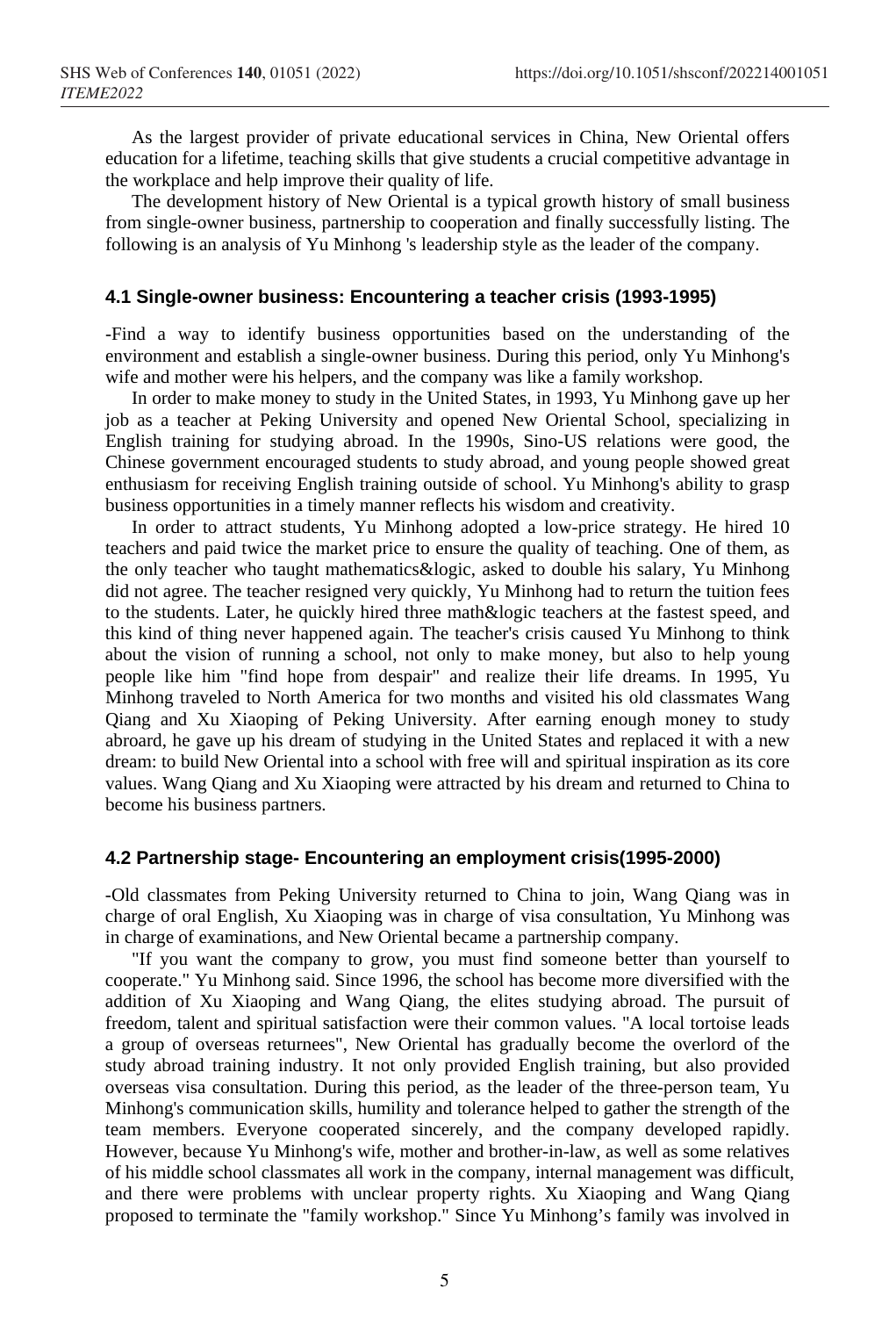the founding of New Oriental to some extent, Yu Minhong found it difficult to let them leave, but after careful consideration, he made a difficult choice: persuaded all relatives to leave New Oriental within half a year , and gave them resettlement fees. Seeing the boss set an example, relatives of his middle school classmates also left New Oriental, and the management of New Oriental gradually got on track. By 2000, New Oriental had trained 200,000 students, accounting for 80% of the Beijing study abroad training market and 50% of the country.

### **4.3 Limited liability company stage: escalation of conflict (2001-2005)**

-Honesty, consistent words and deeds, and abiding by values and bottom lines are the key elements to resolve conflicts and win trust. During this period, Yu Minhong established a corporate culture of "Integrity, Respect, Cooperation, and Innovation".

In 2001, through the shareholding system reform, New Oriental changed from a partnership company to a limited liability company. When allocating the shares, everyone agreed with Yu Minhong's 55% stake (because he is the leader, and others did not invest a penny in New Oriental), and the other 45% of the stake were distributed among Xu Xiaoping, Wang Qiang and others who joined later . After discussing and determining the shares of each partner for many times, Yu Minhong proposed to give out 10% of his shares to talents who might join New Oriental in the future. Although Yu Minhong was the controlling shareholder, his leadership and management abilities had been questioned. Due to different understandings of modern management systems, the contradiction between local turtles and returned overseas talents was escalating. Xu Xiaoping and Wang Qiang teamed up to remove Yu Minhong from the board. Wang Qiang became the chairman of New Oriental Education Technology Co., Ltd., and Yu Minhong was also barred from attending the principal's office meeting. After Yu Minhong was expelled from the board of directors, he did not speak ill of them behind his back, nor did he do anything unfavorable to other shareholders of New Oriental. He insisted on his values and bottom line, and finally won the respect of everyone with honesty,integrity and humbleness, and resolved this crisis of trust. Both Wang Qiang and Xu Xiaoping realized that this was Yu Minhong's New Oriental. Feeling too tired, Wang Qiang returned the chairman position to Yu Minhong. Based on the friendship established in college and Yu Minhong's tolerant personality, the conflict between the three was gradually suppressed under the "common values", and everyone began to solve the specific problems of the company's operations. Although there were still constant quarrels, no one really gave up. Finally, the three of them worked together to solve important issues such as corporate governance structure, equity distribution and incentive systems, and New Oriental continued to move in the right direction. But perhaps because one mountain cannot accommodate three tigers, Wang Qiang and Xu Xiaoping left New Oriental to start their own businesses, but the three are still good friends. Wang Qiang once described Yu Minhong as "tolerant, and have a resilience", with full of respect.

"Several people working together must develop an incentive system. First, divide the shares, and then establish a mechanism so that the best performers have the opportunity to gain share growth." Yu Minhong said, and he made it happen.

# **4.4 New York stock exchange listed company stage: business model crisis (2005-)**

**--**New Oriental's new vision: to be an excellent, respectable and culturally valuable educational institution in China. New Oriental values: integrity and responsibility, sincere love and care, studious and diligent, ambitious and far-sighted.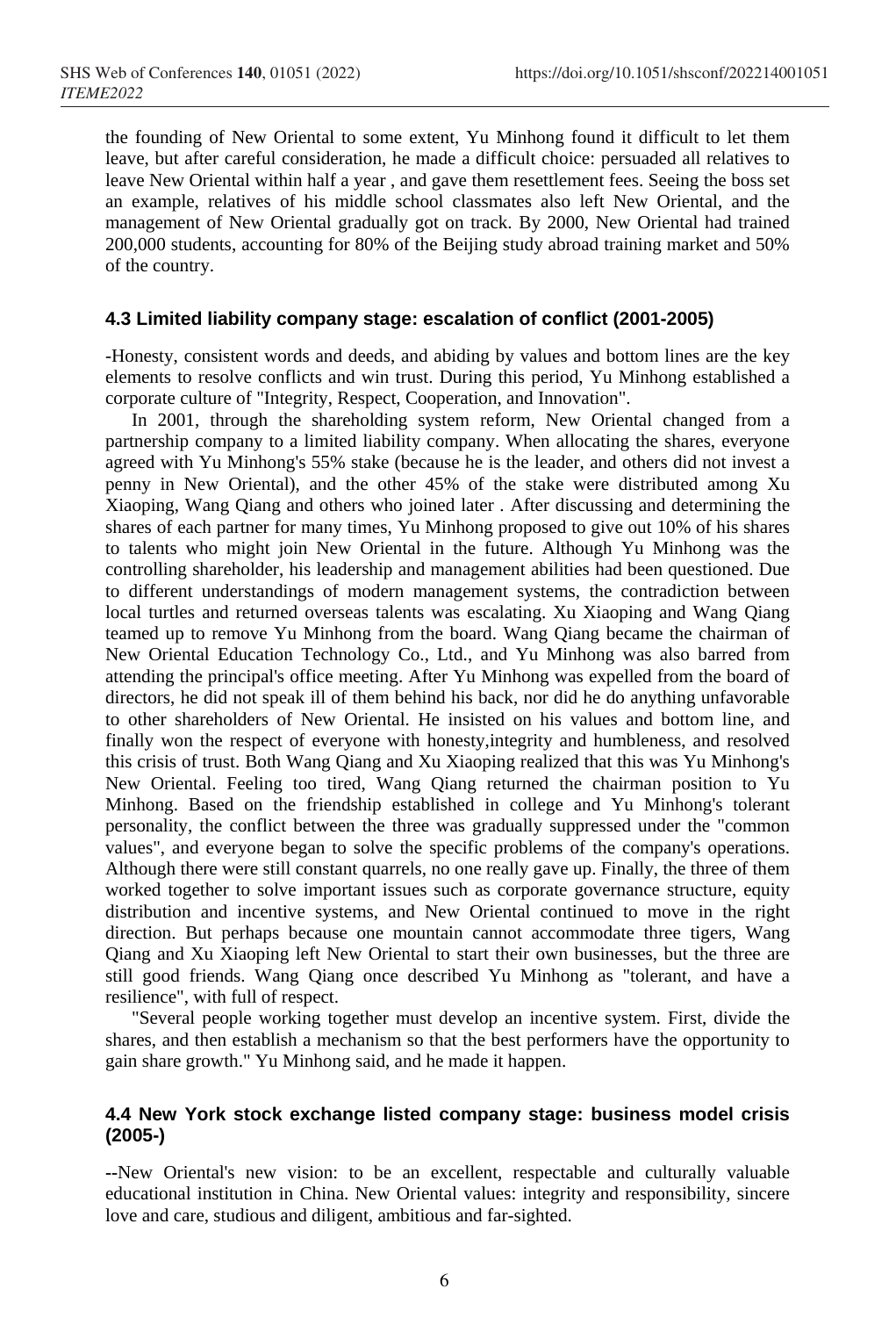The shareholders of New Oriental were unsatisfied that they were unable to cash in their shares and their annual salary was reduced. Coupled with the intensification of external competition, conflicts arising from the company's internal structure became increasingly obvious. Although it was not easy to accept external supervision and maintain an annual growth rate of 20-30%,Yu Minhong decided to start preparing for New Oriental's listing on the New York Stock Exchange in 2005.

By then, small class teaching and full-subject training became more and more popular in the market, which was completely different from the original business model of New Oriental. In order to attract students, New Oriental also began to change from single subject teaching to full subject teaching, from large class teaching to small class teaching, and later with the rise of online education, it also opened online large class courses. Class sizes decreased, teachers' responsibilities increased, but salaries reduced, morale within the company begun to decline, so that some people begun to consider leaving. Yu Minhong did not prevent or even supported some teachers from leaving New Oriental to start their own businesses. New Oriental had never initiated a non-compete agreement.With the free will, enterprising and adventurous spirit cultivated by New Oriental, almost all entrepreneurs who left New Oriental achieved good results and became leaders in investment, mobile phones, Bitcoin and other industries. Yu Minhong continued to create a good working environment for the remaining employees and new employees, supported their learning and growth, and constantly stimulated their creativity. In 2006, New Oriental listed on the New York Stock Exchange, and its share price rose from \$20 to \$170 today. Yu Minhong, a rural child who was admitted to Peking University for the third time after failing the college entrance examination twice, is now the chairman of China's largest and most respected overseas listed company in education and training industry. Yu Minhong told his own inspirational stories to every employee and student through speeches and lectures, inspiring them to realize their dreams through unremitting efforts.

In any period small business growth and profitability will depend on the firm's operating environment, its initial market position and its choice of business strategy. Entrepreneurial vision towards growth is important. Yu Minhong started his own small business New Oriental and established a vision, through Idealized Influence "Find hope from despair, life will be brilliant" he passed the New Oriental spirit to the recruited teachers and trained them to be as good English teachers as himself. Then he used Inspirational Motivation to invite former classmates of Peking University return to the country to form a partnership enterprise, persuaded them to agree with their school goals, and worked together to achieve their mutual goals. During establishing the New Oriental Education&Technology Group Corporation, in accordance with the modern corporate system to formalize operations, Yu Minhong used Intellectual Stimulation to guide everyone to contribute their own wisdom and talents, finally made his company listed on the New York Stock Exchange in the United States. Yu Minhong also gave Individual Consideration to subordinates and employees, supported them to grow in New Oriental or even Began their own business with entrepreneurial aspirations to realize their dreams. In all, Yu Minghong's transformatioal leadership style was reflected in all stages of the development of his small business into a big corporation.

Under the influence of Yu Minhong's transformational leadership style, The New Oriental values of "honesty and responsibility, sincere care and love, learning and diligence, lofty ambition" has been passed on and formed its culture. With Yu Minhong's sincere encouragement and support, the small training business has grown from a small training school to a company with total number of face-to-face students 30 million. In the 1990s, 70% of the students who went to study in the United States came from New Oriental. While helping young people grow up, New Oriental has also developed into a an idealistic learning organization, a training company that practices Yu Minhong's ultimate values.